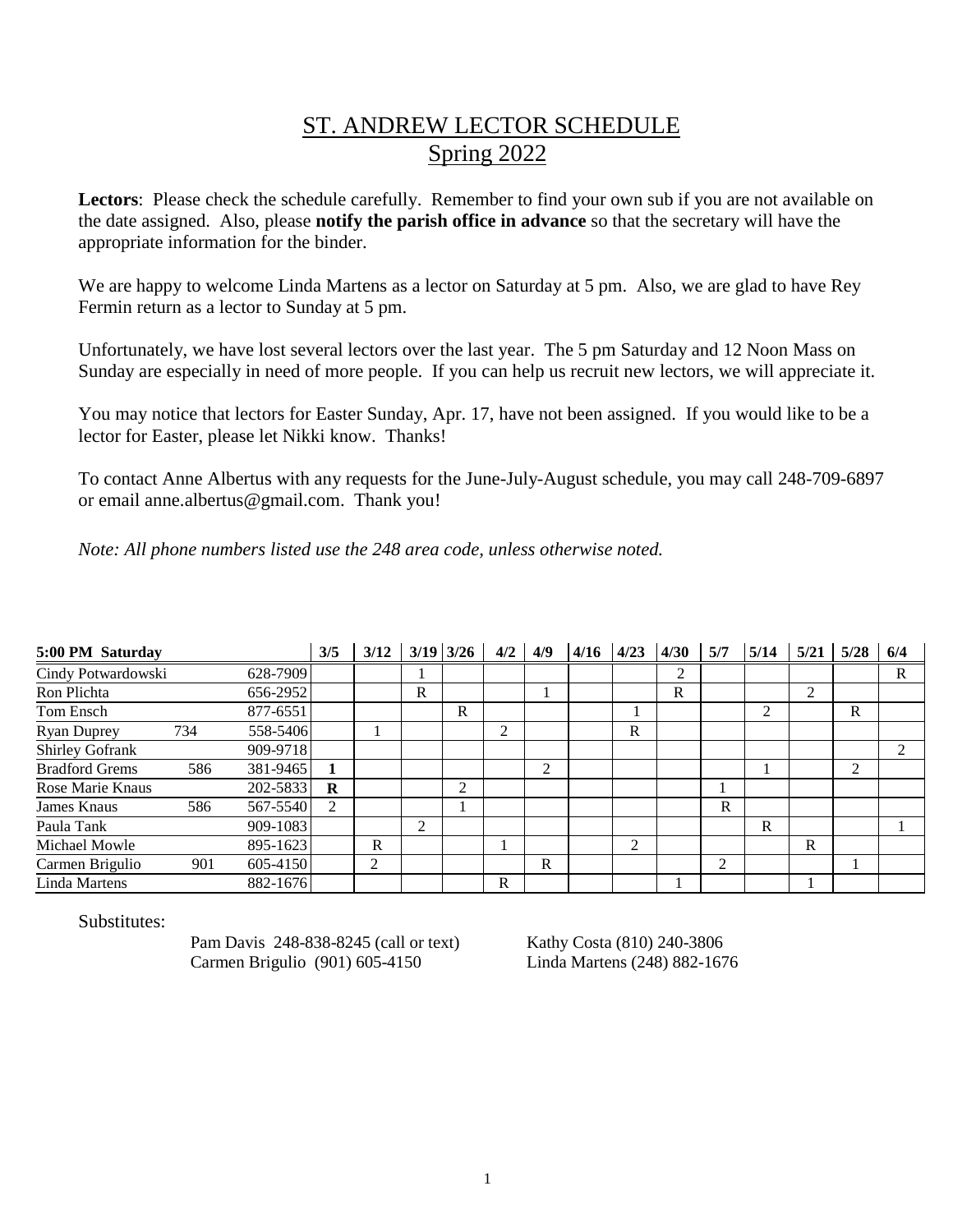| 8:00 AM Sunday                   | 3/6            | $3/13$ $3/20$  |   | 3/27 | 4/3            | 4/10 | 4/17 | 4/24 | 5/1           | 5/8 | 5/15           | 5/22 | 5/29           | 6/5                         |
|----------------------------------|----------------|----------------|---|------|----------------|------|------|------|---------------|-----|----------------|------|----------------|-----------------------------|
| 330-2155<br>Gayle Suddick        |                |                |   |      |                |      |      |      | R             |     |                |      |                |                             |
| Peter deSteiger<br>651-3322      |                |                |   |      |                |      |      | 2    |               |     | R              |      |                |                             |
| 884-3840<br>Maureen Thallman     |                |                |   | 2    |                |      |      |      |               | 2   |                |      |                |                             |
| Valerie Serio<br>586 822-8223    | $\overline{2}$ |                |   |      | R              |      |      |      |               |     |                |      |                |                             |
| John May<br>497-4469             |                | $\overline{c}$ |   | R    |                |      |      |      |               |     |                |      | $\mathfrak{D}$ |                             |
| 478-7847<br>Jeff Bourgoin<br>313 |                |                | R |      |                |      |      |      |               |     | $\overline{2}$ |      |                | R                           |
| Megan Maguire<br>980-7440        |                |                |   |      |                | R    |      |      |               |     |                |      |                |                             |
| 398-2737<br>Carl Gildner         |                |                |   |      | $\overline{c}$ |      |      |      |               | R   |                |      |                |                             |
| 672-9731<br><b>Scott Votaw</b>   | R              |                |   |      |                |      |      |      |               |     |                | R    |                |                             |
| 838-8245<br>Pam Davis            |                |                |   |      |                |      |      |      | $\mathcal{D}$ |     |                |      | R              |                             |
| David Braun<br>388-1239          |                | R              |   |      |                | 2    |      |      |               |     |                |      |                | $\mathcal{D}_{\mathcal{L}}$ |
| Gerri Birg<br>451-3070<br>312    |                |                | 2 |      |                |      |      | R    |               |     |                | 2    |                |                             |

Substitutes for 8 am Mass: Pam Davis 248-838-8245 (call or text) Gerri Birg 312-451-3070<br>Megan Maguire 248-980-7440 Carl Gildner 248-398-2737 Megan Maguire 248-980-7440<br>Kathy Costa 810-240-380

Linda Martens (248) 882-1676

| 10:00 am Sunday         |          | 3/6          | $3/13$ $3/20$ |              | 3/27 | 4/3            | 4/10           | 4/17 | 4/24           | 5/1            | 5/8            | 5/15         | 5/22           | 5/29           | 6/5 |
|-------------------------|----------|--------------|---------------|--------------|------|----------------|----------------|------|----------------|----------------|----------------|--------------|----------------|----------------|-----|
|                         |          |              |               |              |      |                |                |      |                |                |                |              |                |                |     |
| <b>Beverly Paurazas</b> | 651-2223 |              | 2             |              |      |                | $\mathbb{R}$   |      |                |                |                |              |                |                |     |
| David deSteiger (517)   | 862-1955 |              |               |              | 2    |                |                |      |                |                |                |              | R              |                |     |
| Jerry Spencer           | 841-1402 |              | R             |              |      |                |                |      |                |                |                | $\mathbf{R}$ |                |                |     |
| <b>Charles Kemler</b>   | 651-1745 |              |               |              |      |                |                |      | $\mathbf R$    |                |                |              |                |                |     |
| <b>Bill Mott</b>        | 219-6887 |              |               |              |      |                |                |      | $\overline{c}$ |                |                |              |                |                |     |
| Phil Borchard           | 736-7200 |              |               |              |      |                |                |      |                |                |                | 2            |                |                |     |
| Lisa Halushka           | 770-6717 |              |               |              |      |                | $\overline{2}$ |      |                |                |                |              |                |                | R   |
| Claudia Morreale (586)  | 436-0527 |              |               | 2            |      |                |                |      |                | R              |                |              |                |                |     |
| Jim Nachtman            | 650-3944 |              |               | $\mathbf{R}$ |      |                |                |      |                |                |                |              |                | $\overline{2}$ |     |
| Judith Heck<br>586      | 532-8851 | $\mathbb{R}$ |               |              |      |                |                |      |                |                |                |              | $\mathfrak{D}$ |                |     |
| <b>Steve Thomas</b>     | 904-9587 | 2            |               |              | R    |                |                |      |                | $\overline{2}$ |                |              |                | R              |     |
| Connie Sidor            | 601-0110 |              |               |              |      | $\overline{2}$ |                |      |                |                | $\mathbf R$    |              |                |                | 2   |
| Chuck Sidor             | 227-4788 |              |               |              |      | $\mathbb{R}$   |                |      |                |                | $\overline{2}$ |              |                |                |     |

Substitutes for 10 am. Mass: Steve Thomas 248-904-9587 Pam Davis 248-838-8245 Audra/Russell Sassack (586) 786-6532 Linda Martens (248) 882-1676